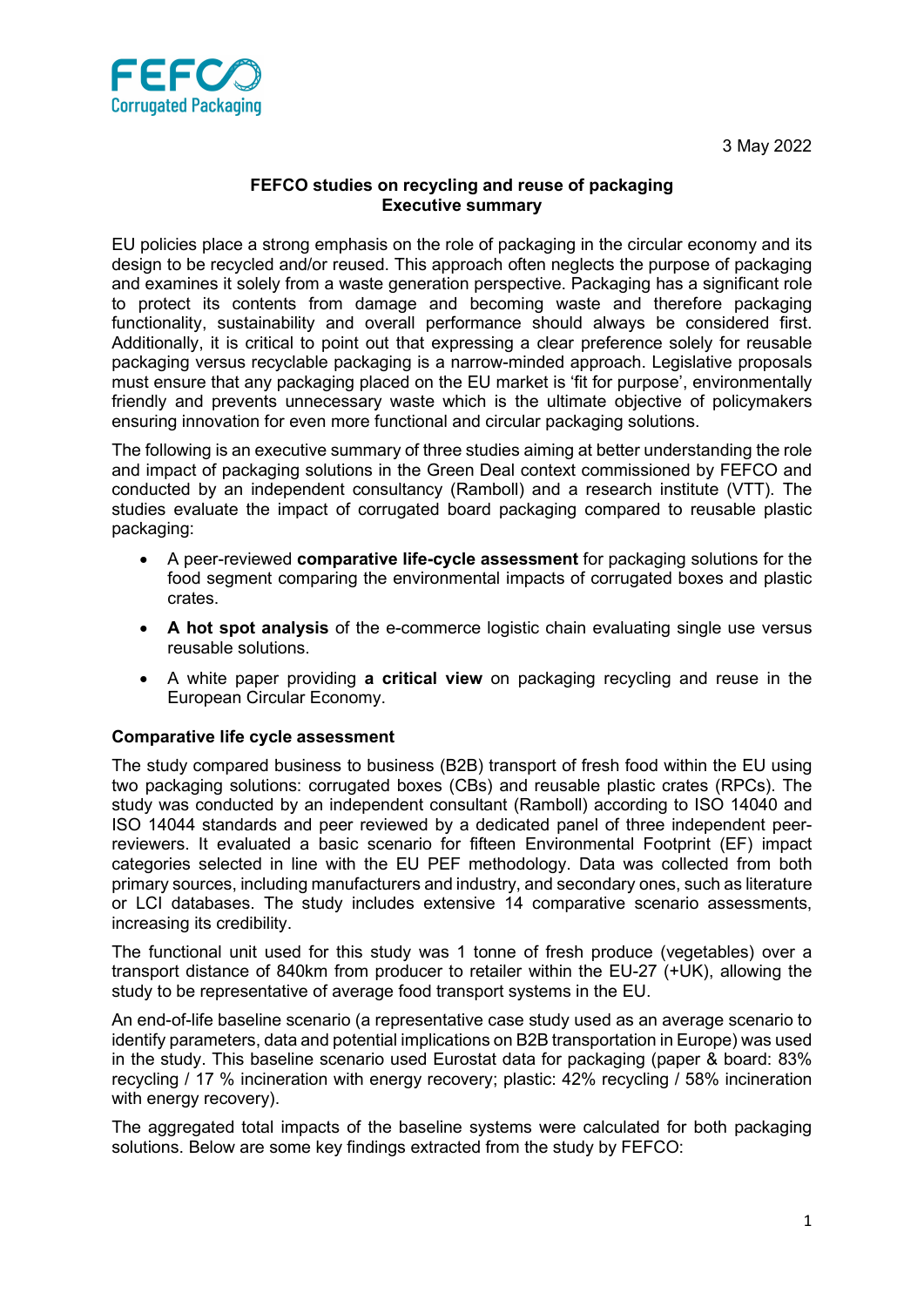

- The corrugated board system was more beneficial in 10 out of 15 impact categories, including Climate change, total; Resource use, fossils; Resource use, mineral and metals (see below).
- The baseline scenario considers a return rate of 24 times for RPC based on available scientific data and 1 use for CB.
- The break-even analysis showed that RPCs would need to reach a minimum of 63 rotations to outperform CBs in the Climate Change impact category.

Life cycle impact assessment results of the baseline comparison of the single-use and multiple-use systems

| <b>EF Impact category</b>                  | <b>Avoided burdens (baseline)</b> |                                                  |
|--------------------------------------------|-----------------------------------|--------------------------------------------------|
|                                            | Corrugated<br>(single use)        | <b>Reusable</b><br>(24)<br>plastic<br>rotations) |
| EF Climate Change, total [kg CO2 eq.]      | 34,70                             | 47,94                                            |
| EF Particulate matter [Disease incidences] | 3,04E-06                          | 8,00E-07                                         |
| EF Resource use, fossils [MJ]              | 238,37                            | 476,23                                           |

- In the extensive sensitivity analyses considering 14 different scenarios for all impact categories, CB outperformed RPC in most cases.
- CB outperformed RPC in key impact categories, including climate change + resource use, fossil category  $+$  water use  $+$  ozone depletion  $+$  ecotoxicity and many others.
- Only 1 scenario (0:100 cut off) out of 14 had better results for RPCs.

## Hot-spot analysis

This study focused on the e-commerce supply chain in the context of business to customer (B2C) e-commerce of small and personal items delivered within Europe using corrugated or plastic packaging. It identifies hot-spots, or life cycle stages which account for a significant proportion of the environmental impact of the packaging within this supply chain.

The analysis evaluated 48 relevant scientific and commercial papers.

51 hot-spots were identified and grouped in 9 thematic categories. The independent consultant (Ramboll) then identified possible actions for innovation and improvement of the top 15 highest ranking ones to improve the current e-commerce system. The top 5 highest hot-spots identified by the study are below with further elaboration by FEFCO:

- Real number of uses for multiple use solutions probably the most important parameter, as it was cited in 1/3 of the analysed sources (17 studies); the real number of uses for reusable packaging is still debated as official EU data does not exist and primary company data is often not transparent.
- Logistics parameters these include storage, transport distances, number of packages in each delivery and need for sorting – it the second most important hot spot cited by 15 of the analysed studies. Transport distances have a significant impact on emissions and will continue influence the life cycle of the entire product as production sites are not always close to consumer markets. The further a package is being transported the higher the potential emissions related to backhauling.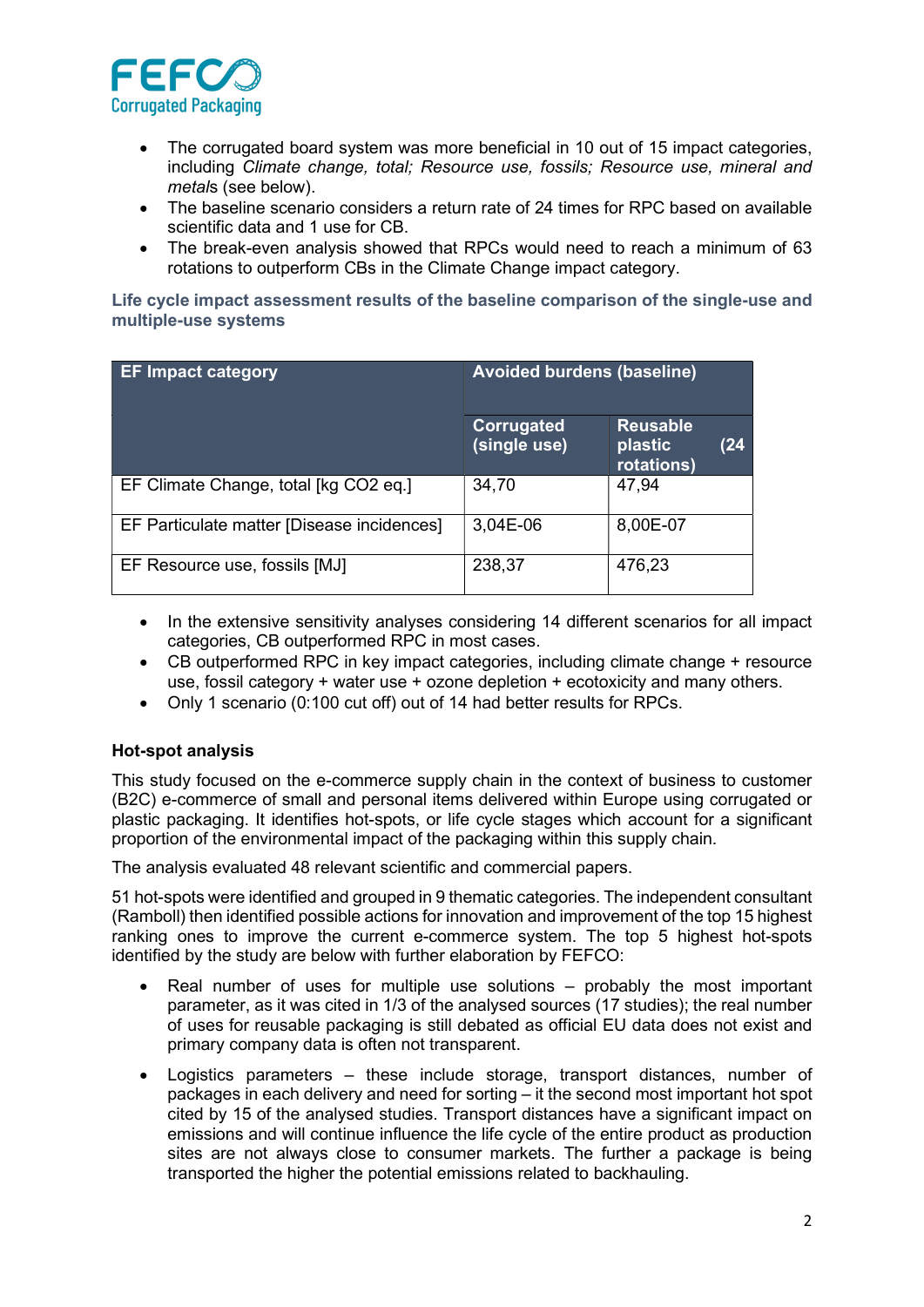

- Percentage of recycled material used in production is cited in 11 sources, making it the third most important hot spot. The data for recycled content of reusable packaging is unclear and generally unavailable, making comparison difficult. On the contrary, it is well-established that corrugated packaging contains on average 89% recycled content<sup>1</sup>.
- Quantity of material used for packaging cited by 8 sources. There is a physical limit to material reduction because the packaging must still perform good mechanical properties and functionality.
- Number of recycling/composting and washing facilities available cited by 8 sources. The hot-spot is more relevant for reusable plastic packaging, as the paper & board supply chain has a well-developed and functional system for collection and recycling of paper packaging.

Other hot-spots:

- Return rate: A low return rate can cause an increase in emissions due to the need for producing new items to replace the unreturned ones. If this parameter is low, it means that some items do not immediately go back to the reuse cycle if ever. This can lead to a shortage of packaging products and thus either lead to an increase in emissions due to either the purchase of new packaging or a delay in delivery caused by lack of packaging.
- Theft rate: For example, according to the American Bakers Association, this phenomenon has caused 30% loss of reusable plastic trays each year, generating \$10 million annual replacement costs.

## Critical view on reuse of packaging

The white paper, prepared by a research institute (VTT), provides a comprehensive review of existing arguments, literature, and policy on the issue of packaging recycling versus reuse. The findings of the study stress the importance of making packaging functional and sustainable as opposed to simply trying to avoid waste production through reuse or lightweighting. If packaging functionality is disregarded, the product it protects runs a higher risk of being damaged. This not only creates more waste than the packaging alone but also creates a higher negative environmental impact as the environmental footprint of packaging is substantially lower than that of the packed product.

The study conclusions (summarised by FEFCO) are as follows:

- The concept of 'fit for purpose' packaging should be central in the Commission's proposal as it contributes to sustainability goals while reducing waste.
- Both recyclable single-use and reusable packaging solutions should increasingly be considered from a sustainability perspective and less from a waste prevention perspective by the European Commission when proposing legislation.
- The waste hierarchy should be improved based on life cycle thinking as reusable packaging is not always the most sustainable solution.
- Reusable packaging must also be recyclable (Eunomia, 2020) as it will eventually become waste due to losses, breakage or deterioration.
- Environmental impacts may simply shift, not disappear, as a result of scaled-up reuse systems.
- Existing studies identified that there is no obvious best choice when selecting between recyclable and reusable packaging solutions as results vary significantly on a case-bycase basis.

<sup>&</sup>lt;sup>1</sup> LCA Report 2019\_revised\_ p 37.pdf (fefco.org)